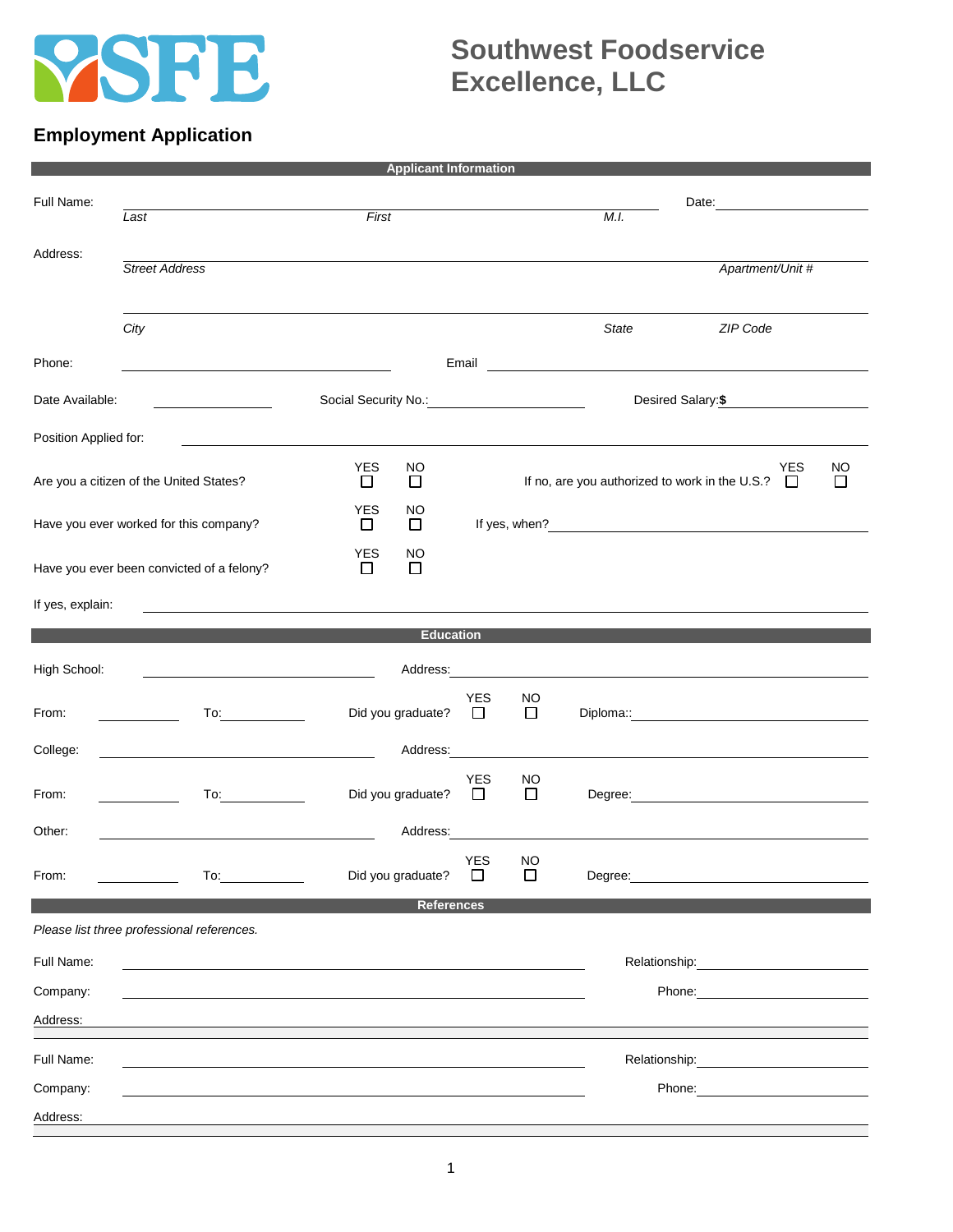| Full Name:                                                       |                                                                                                                                               |                                                                                                               |               |                                                                                                                                                                                                                                      |  |  |  |  |  |
|------------------------------------------------------------------|-----------------------------------------------------------------------------------------------------------------------------------------------|---------------------------------------------------------------------------------------------------------------|---------------|--------------------------------------------------------------------------------------------------------------------------------------------------------------------------------------------------------------------------------------|--|--|--|--|--|
| Company:                                                         |                                                                                                                                               |                                                                                                               |               | Phone: <u>___________________</u>                                                                                                                                                                                                    |  |  |  |  |  |
| Address:                                                         |                                                                                                                                               |                                                                                                               |               |                                                                                                                                                                                                                                      |  |  |  |  |  |
|                                                                  |                                                                                                                                               | <b>Previous Employment</b>                                                                                    |               |                                                                                                                                                                                                                                      |  |  |  |  |  |
| Company:                                                         |                                                                                                                                               |                                                                                                               |               |                                                                                                                                                                                                                                      |  |  |  |  |  |
| Address:                                                         |                                                                                                                                               |                                                                                                               |               | Supervisor: 2000                                                                                                                                                                                                                     |  |  |  |  |  |
| Job Title:                                                       |                                                                                                                                               | Starting Salary: \$                                                                                           |               | Ending Salary: \$                                                                                                                                                                                                                    |  |  |  |  |  |
| Responsibilities:                                                |                                                                                                                                               |                                                                                                               |               |                                                                                                                                                                                                                                      |  |  |  |  |  |
| From:                                                            |                                                                                                                                               |                                                                                                               |               | Reason for Leaving: Note and the set of the set of the set of the set of the set of the set of the set of the set of the set of the set of the set of the set of the set of the set of the set of the set of the set of the se       |  |  |  |  |  |
|                                                                  | May we contact your previous supervisor for a reference?                                                                                      | <b>YES</b><br>$\Box$                                                                                          | NO<br>$\Box$  |                                                                                                                                                                                                                                      |  |  |  |  |  |
| Company:                                                         |                                                                                                                                               |                                                                                                               |               | Phone: 2008                                                                                                                                                                                                                          |  |  |  |  |  |
| Address:                                                         | <u> 1989 - Andrea Santa Andrea Andrea Andrea Andrea Andrea Andrea Andrea Andrea Andrea Andrea Andrea Andrea Andr</u>                          |                                                                                                               |               | Supervisor: 2000                                                                                                                                                                                                                     |  |  |  |  |  |
| Job Title:                                                       | Starting Salary: \$<br><u> 1989 - Johann Barn, mars ann an t-Amhain ann an t-Amhain an t-Amhain an t-Amhain an t-Amhain an t-Amhain an t-</u> | Ending Salary: \$                                                                                             |               |                                                                                                                                                                                                                                      |  |  |  |  |  |
| Responsibilities:                                                |                                                                                                                                               |                                                                                                               |               |                                                                                                                                                                                                                                      |  |  |  |  |  |
| From:                                                            |                                                                                                                                               | Reason for Leaving: Network and Separate and Separate and Separate and Separate and Separate and Separate and |               |                                                                                                                                                                                                                                      |  |  |  |  |  |
|                                                                  | May we contact your previous supervisor for a reference?                                                                                      | <b>YES</b><br>$\Box$                                                                                          | NO<br>$\Box$  |                                                                                                                                                                                                                                      |  |  |  |  |  |
| Company:                                                         |                                                                                                                                               |                                                                                                               |               |                                                                                                                                                                                                                                      |  |  |  |  |  |
| Address:                                                         |                                                                                                                                               |                                                                                                               |               | Supervisor:                                                                                                                                                                                                                          |  |  |  |  |  |
| Job Title:                                                       | <u> 1980 - Johann Barn, mars an t-Amerikaansk ferske ferhald (* 1918)</u>                                                                     | Starting Salary: \$                                                                                           |               |                                                                                                                                                                                                                                      |  |  |  |  |  |
| Responsibilities:                                                |                                                                                                                                               |                                                                                                               |               |                                                                                                                                                                                                                                      |  |  |  |  |  |
| From:                                                            |                                                                                                                                               |                                                                                                               |               | Reason for Leaving: Note and the set of the set of the set of the set of the set of the set of the set of the set of the set of the set of the set of the set of the set of the set of the set of the set of the set of the se       |  |  |  |  |  |
|                                                                  | May we contact your previous supervisor for a reference?                                                                                      | <b>YES</b><br>$\perp$                                                                                         | NO.<br>$\Box$ |                                                                                                                                                                                                                                      |  |  |  |  |  |
|                                                                  |                                                                                                                                               | <b>Military Service</b>                                                                                       |               |                                                                                                                                                                                                                                      |  |  |  |  |  |
| Branch:                                                          |                                                                                                                                               |                                                                                                               |               | From:                                                                                                                                                                                                                                |  |  |  |  |  |
| Rank at Discharge:                                               |                                                                                                                                               |                                                                                                               |               | Type of Discharge: <u>contract and the set of the set of the set of the set of the set of the set of the set of the set of the set of the set of the set of the set of the set of the set of the set of the set of the set of th</u> |  |  |  |  |  |
| If other than honorable, explain:                                |                                                                                                                                               |                                                                                                               |               |                                                                                                                                                                                                                                      |  |  |  |  |  |
| <b>Disclaimer and Signature</b><br>READ CAREFULLY BEFORE SIGNING |                                                                                                                                               |                                                                                                               |               |                                                                                                                                                                                                                                      |  |  |  |  |  |

*I certify that the information contained in this Application and other required documents ("Application") are true and accurate to the best of my knowledge. I understand that any misrepresentations or omissions of such information or any false statements made by me in this Application shall result in denial of employment or discharge. I further understand that any offer of employment and continued employment is contingent upon my ability to provide documentation evidencing citizenship or right to work status.*